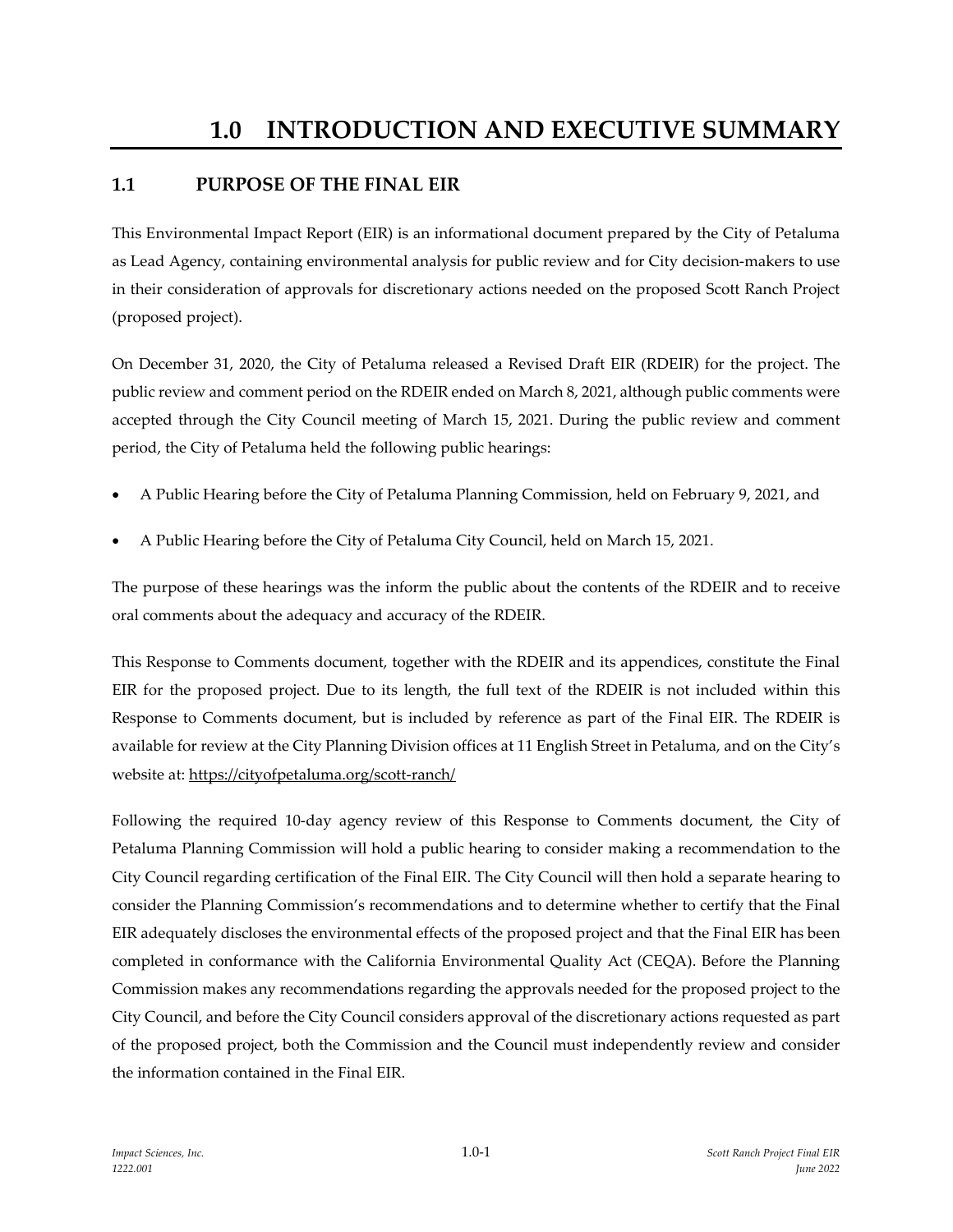### **1.2 REQUIRED CONTENTS OF THE FINAL EIR**

The City of Petaluma has prepared this document pursuant to *CEQA Guidelines* Section 15132, which specifies that the Final EIR shall consist of the following:

- The Draft EIR or a revision of that Draft EIR
- A list of persons, organizations, and public agencies commenting on the Draft EIR
- Comments and recommendations received on the Draft EIR (either verbatim or in summary)
- The response of the Lead Agency to significant environmental points raised in the environmental review process
- Any other information added by the Lead Agency as part of its environmental review of the Project

This Final EIR incorporates comments from public agencies and the public. It also contains the Lead Agency's response to those comments.

### **1.3 AREAS OF PUBLIC CONCERN**

Main concerns related to environmental topics that were raised during the public review period include:

- Loss of critical habitat and impacts on biological resources at the project site including impacts on California red-legged frog, grasslands, and wildlife movement. Concerns related to biological resources also included adequacy and thoroughness of biological surveys and studies.
- Project's emissions of greenhouse gases and compliance with the City's Climate Emergency Framework, released in January 2021.
- Project's traffic impacts on local traffic circulation, related new vehicle trips, and the vehicle miles traveled (VMT) impacts identified for the proposed project in the RDEIR. Concerns related to transportation also included the safety and accessibility of people walking of biking and impact on the availability and use of parking in the vicinity of the project site.
- Estimated number of evacuation vehicles per household during a major wildfire event.
- Runoff generated by the proposed project and adequacy of the project's drainage design plan to maintain existing drainage patterns and discharge similar to predevelopment conditions.
- Project's grading activities and the site geological conditions.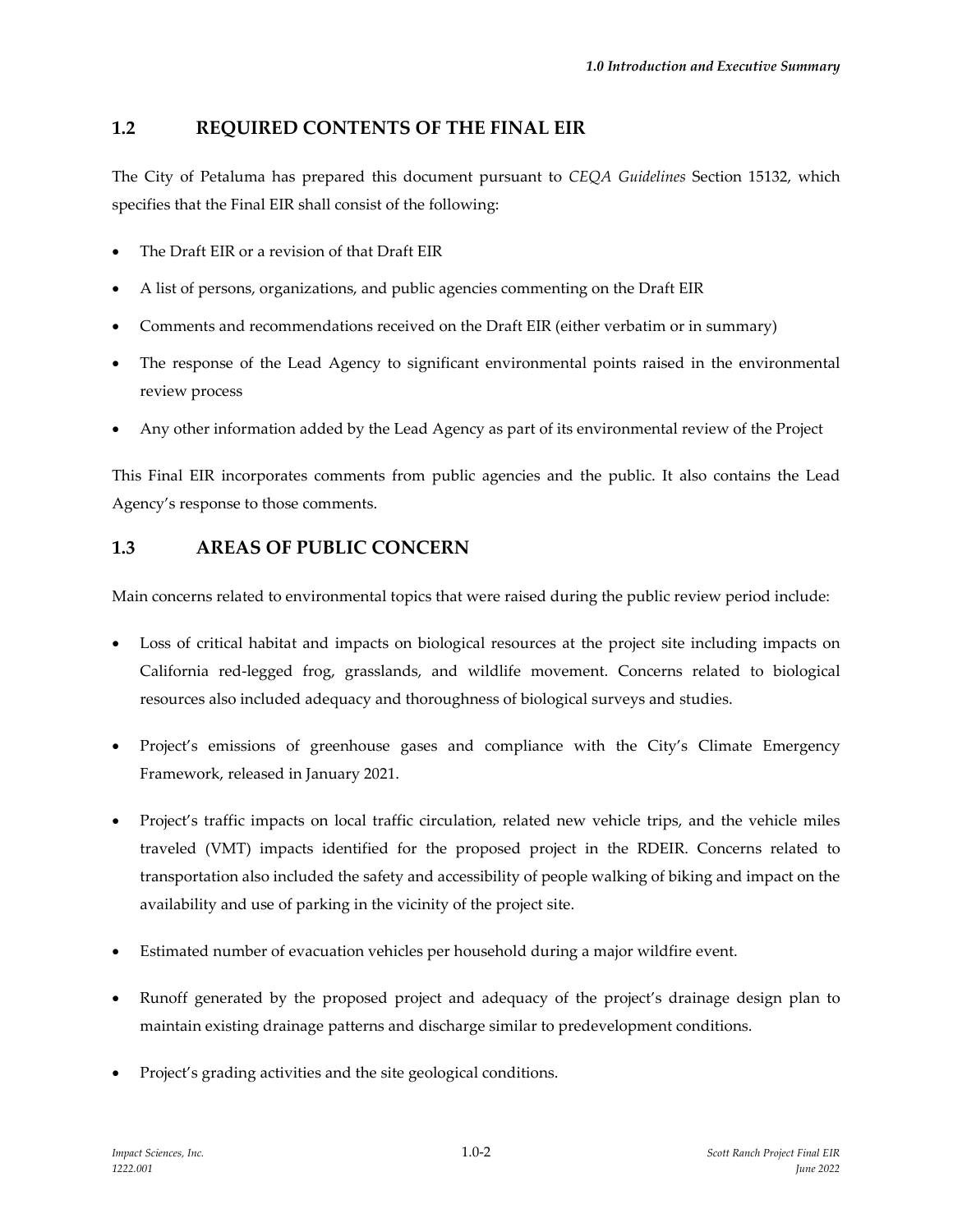### **1.4 NO NEW SIGNIFICANT INFORMATION**

### **Revised Project**

In response to public, Planning Commission, and City Council comments made following the December 2020 release of the RDEIR, Davidon Homes has made further revisions to the Davidon (28-Lot) Residential Project Component. With these revisions, the residential component would continue to provide 28 singlefamily residences, but would reduce the acreage of residential lots and associated streets from approximately 11.7 acres to 6.4 acres, would provide 5 acres of private open space, and would increase the acreage of the Putnam Park Extension Project from approximately 44 acres to 47 acres. This would be accomplished by reducing residential lot size and residence size, locating more residential lots north of Windsor Drive, and eliminating residential lots south of the proposed "B" Street. These changes would also increase the distance between residential development and Kelly Creek, reduce impacts to California red-legged frog habitat and native grasslands, reduce total grading area and volume, and reduce total energy and water use for the Residential Project. Project description revisions reflecting this revised proposal are provided in **Chapter 2.0, Revised Project Description,** of this document.

### **Recirculation Not Required**

In compliance with *CEQA Guidelines*, if significant new information is added to a Draft EIR after notice of public review has been given, but before certification of the Final EIR, the lead agency must issue a new notice and recirculate a Draft EIR for further comments and consultation. Although this Response to Comments document contains new information specific to the revised project as now proposed and includes certain corrections and clarifications to information presented in the RDEIR, none of this new information, corrections or clarifications constitutes significant new information as defined under Section 15088.5 of the *CEQA Guidelines*. More specifically:

- No new significant environmental impacts have been identified as resulting from the revised project.
- No substantial increase in the severity of the previously identified environmental impact has been identified as resulting from the revised project and no additional mitigation measures are necessary to reduce such impacts to a level of insignificance.
- There is no feasible alternative or mitigation measures considerably different from others previously analyzed in the RDEIR that would clearly lessen significant environmental impacts
- The RDEIR was not fundamentally inadequate or conclusory in nature such that meaningful public review and comment were precluded.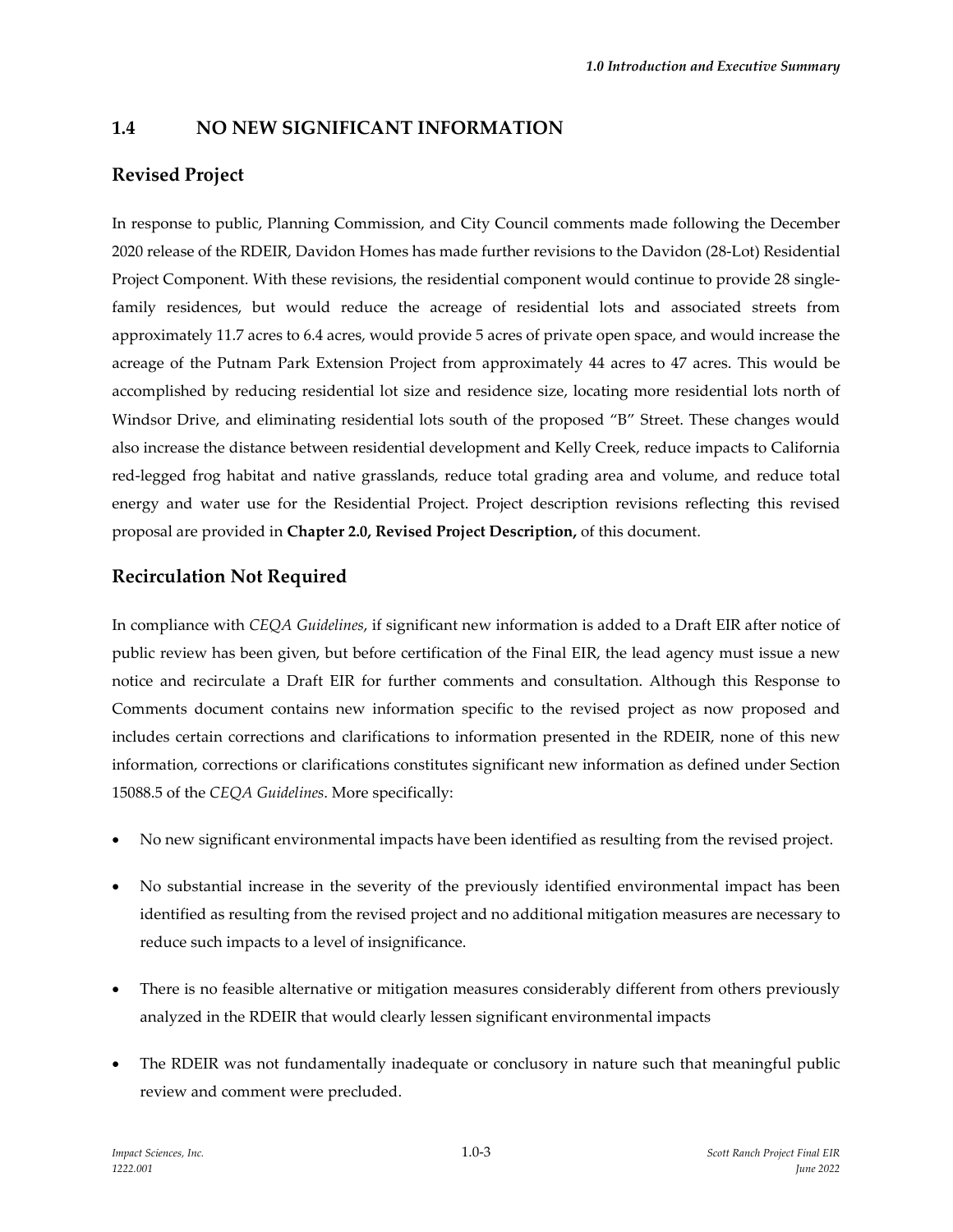Information presented in the RDEIR and in this Response to Comments document supports the City's determination that recirculation of a Draft EIR is not required.

#### **Impacts and Mitigation Measures**

Revisions to the proposed project have resulted in the reduction of the footprints of the residential component and the expansion of the park extension component. As documented in this Response to Comments document, these revisions have resulted in the reduction in impacts to biological resources including estimated acreage of potential impacts on native grasslands and occupied habitat for California red-legged frog. In addition, further surveys and analysis conducted after the publication of the RDEIR served to confirm the findings of the RDEIR and address the concerns raised during the public review period. Revisions to the proposed project have also resulted in reduced grading and associated impacts related to geology and soils.

Changes made to the proposed projects and results of updated studies made after the publication of the RDEIR did not change the findings of the RDEIR analysis. In addition, no new impacts or mitigation measures have been identified. Modifications and updates to the analysis and mitigation measures of the RDEIR are presented in **Chapter 5.0, Revisions to the RDEIR**. New text is shown in underline format, and deleted text is shown in strikeout format.

#### **1.5 ORGANIZATION OF THIS DOCUMENT**

This Response to Comments document contains information about the revised project, master responses to those issues that were frequently raised in comment letters and during oral comments at public hearings, responses to individual comments, and revisions to the RDEIR based on the concerns raised and updates to the project description. Following this Introduction chapter, the document is organized as follows:

#### **Chapter 2.0 – Revised Project Description**

This chapter provides a description of the revisions to the proposed project that the Applicants now propose to address the environmental issues raised in the RDEIR, concerns presented in the public comments on the RDEIR, as well as City Planning Commission and City Council concerns.

#### **Chapter 3.0 – Master Responses to Frequent Comments on the RDEIR**

This chapter provides comprehensive master responses to environmental concerns that were frequently raised in comment letters and during oral comments at public hearings.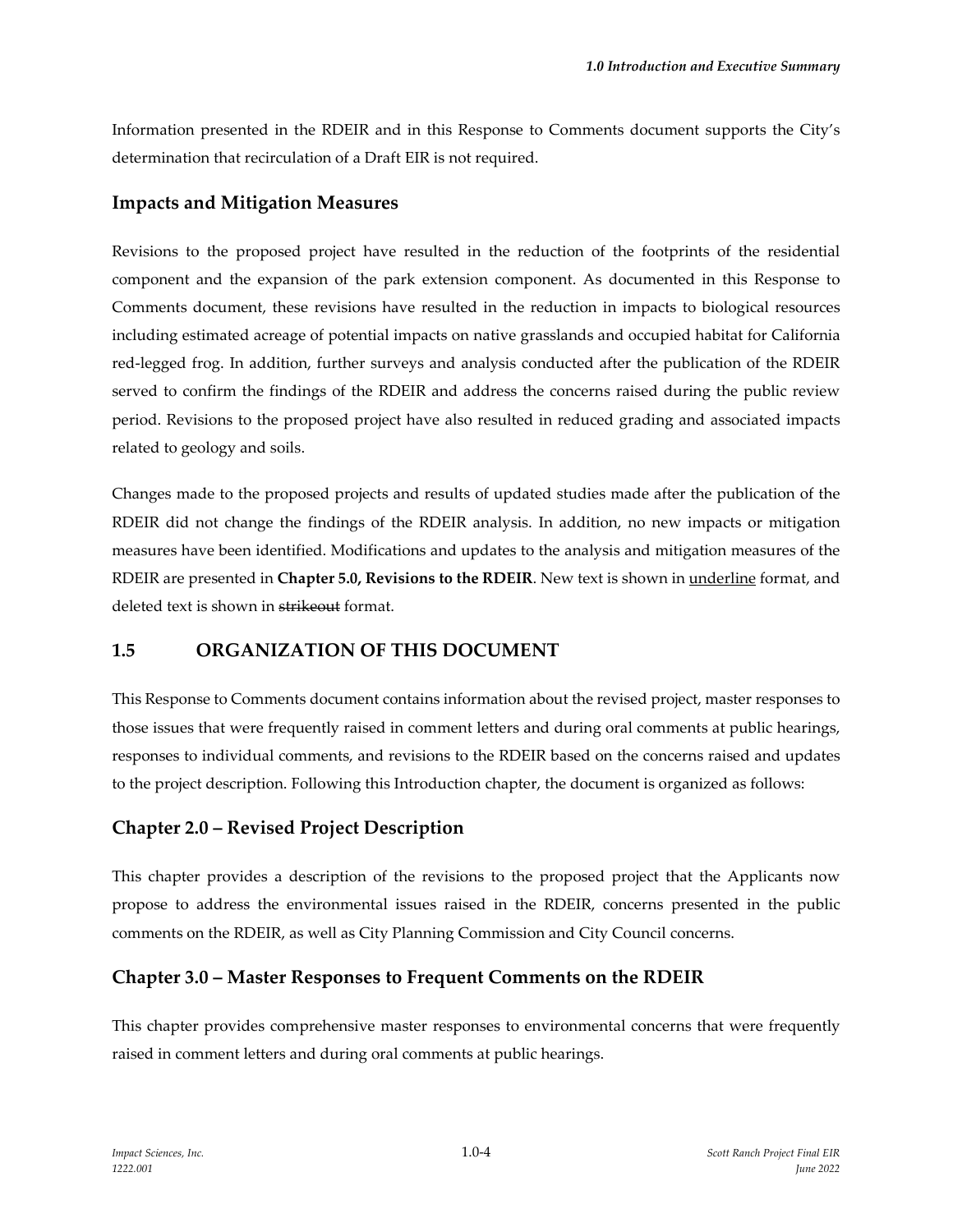## **Chapter 4.0 – Responses to Comments on the RDEIR**

This chapter contains each comment letter or correspondence received by the City on the RDEIR, and provides individual responses to each CEQA-related comment. This chapter includes a list of all agencies, organizations, and individuals that submitted written comments on the RDEIR during the public review period.

## **Chapter 5.0 – Revisions to the Revised Draft EIR**

This chapter contains text changes and corrections to the RDEIR as initiated by the Lead Agency in response to changes made pursuant to the revised project, or resulting from comments received on the RDEIR.

## **1.6 INTENDED USE OF THIS DOCUMENT**

Pursuant to CEQA, the Final EIR is a public information document for use by governmental agencies and the public. The information contained in the Final EIR is subject to review and consideration by the City of Petaluma, prior to its decision to approve, reject or modify the project. The City of Petaluma City Council must independently certify that they have reviewed and considered the information in the Final EIR and that the Final EIR has been completed in conformity with the requirements of CEQA before making any decision regarding the Project.

# **City of Petaluma Project Approvals**

## *Discretionary Actions*

This City of Petaluma City Council will make findings regarding certification of the Final EIR, and the Council or its designated body will make final decisions about the project's proposed entitlements and discretionary approvals, including:

- General Plan Amendment to modify and clarify General Plan Policy 2-P-68;
- General Plan Amendment to modify General Plan Figure 5-2, Bicycle Facilities;
- Rezoning from Residential 1 (R1) to a Planned Unit District (PUD);
- Adoption of Planned Unit Development Plan and Guidelines;
- Vesting Tentative Map to subdivide the project parcels into residential, open space, public access, and parking lots; and